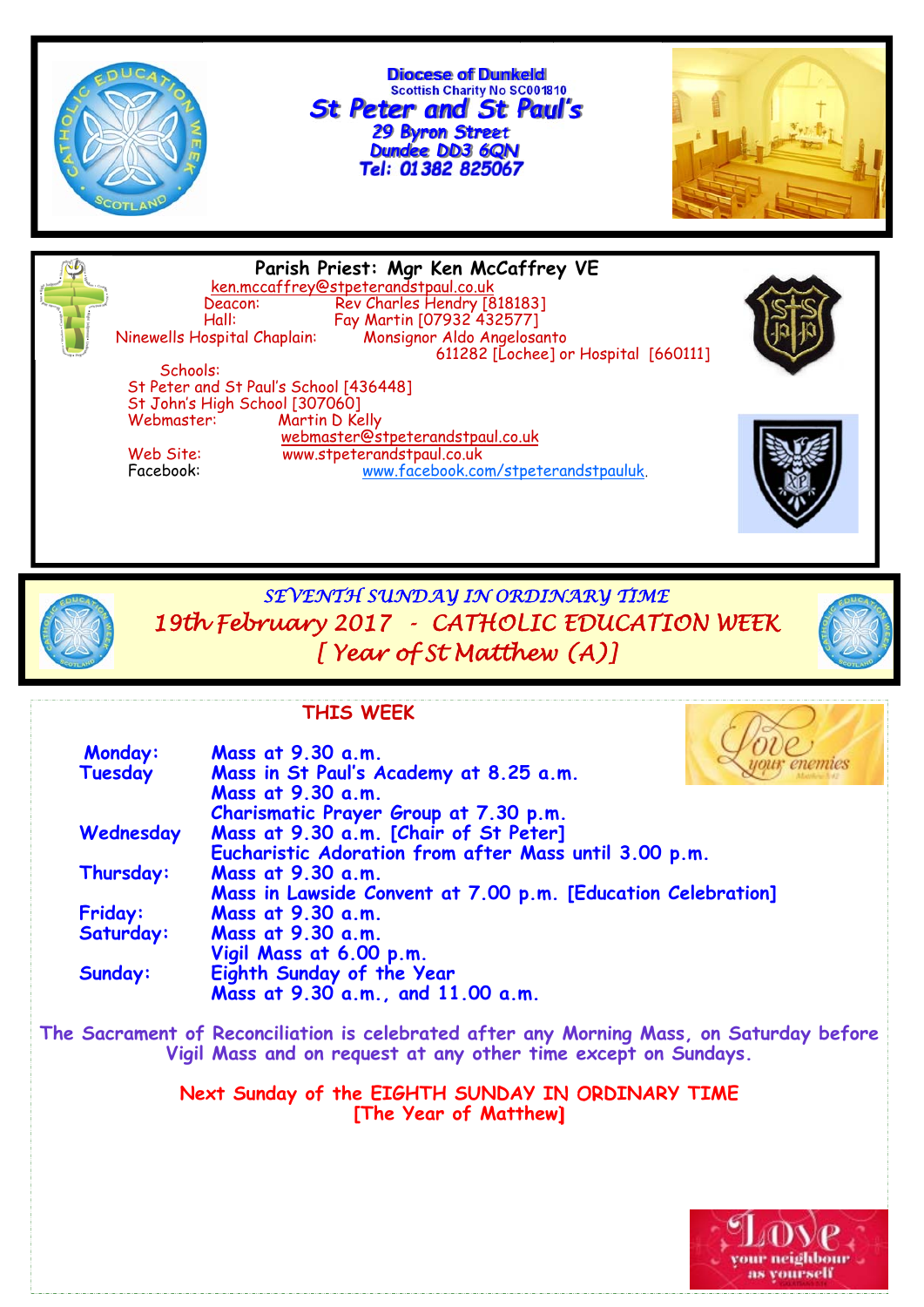# *Of your charity, please pray for:*

**Our recently deceased: Rosemary O'Hanlon , Gerry Clark, Pat Lynn & John Short**

**and for all whose anniversaries occur at this time: Patrick Wynn, James Brough, Ellie Joyce, Gerard Cabrelli. Betty Murphy, Irene Kiddie, Susan Conway, John Moncur, Ruby Low, Vena Smith, Sheila Murphy, Margaret Dailly, James Dailly, Catherine Short & Mary Ann McGravey** 

**for those sick in hospital: Paul Kirkwood, Marie Kilhooley, Orryn Glancy, Angela Waddell, Jenifer Adamson, & Martin Roberts** 

**and all those who are sick or housebound in our parish and receive the Eucharist each Sunday**.

**If someone is sick at home, please let Fr Ken or Deacon Charles know.** 



**COLLECTIONS for 12th February 2017 £1091.50 [Gift Aid was £514.50] THANK YOU FOR YOUR GENEROSITY TODAY SECOND COLLECTION for CATHOLIC EDUCATION** 





#### **DUNKELD DIOCESAN PILGRIMAGE TO LOURDES**

**The annual Dunkeld Pilgrimage to Lourdes, led by Bishop Stephen, flying by air from Edinburgh, is from 14 - 21 July 2017. All enquires to Joe Walsh Tours [0141 530 5060] and sick and disabled enquiries to Mrs C Van Der Boom, 5 St Leonard Place, Dundee DD3 9HD [01382 815292]. Further information in the Sacristy.** 



**LITURGY OF THE WORD FOR CHILDREN** at 11 o'clock Mass. Please note this is for children who have not yet received their First Holy Communion. **Children who have received the sacraments should stay in Church.**

**EUCHARISTIC ADORATION** on Wednesdays after Mass. Please find time to pay even a short visit to the Blessed Sacrament. Enter by the side door



WORLD DAY OF PRAYER

Caird Avenue United Free Church

Friday 3rd march at 7.00 pm.



### AFTERNOON FOR LIFE

Diocesan Pastoral Centre Saturday 25th February 12.45 to 4.00

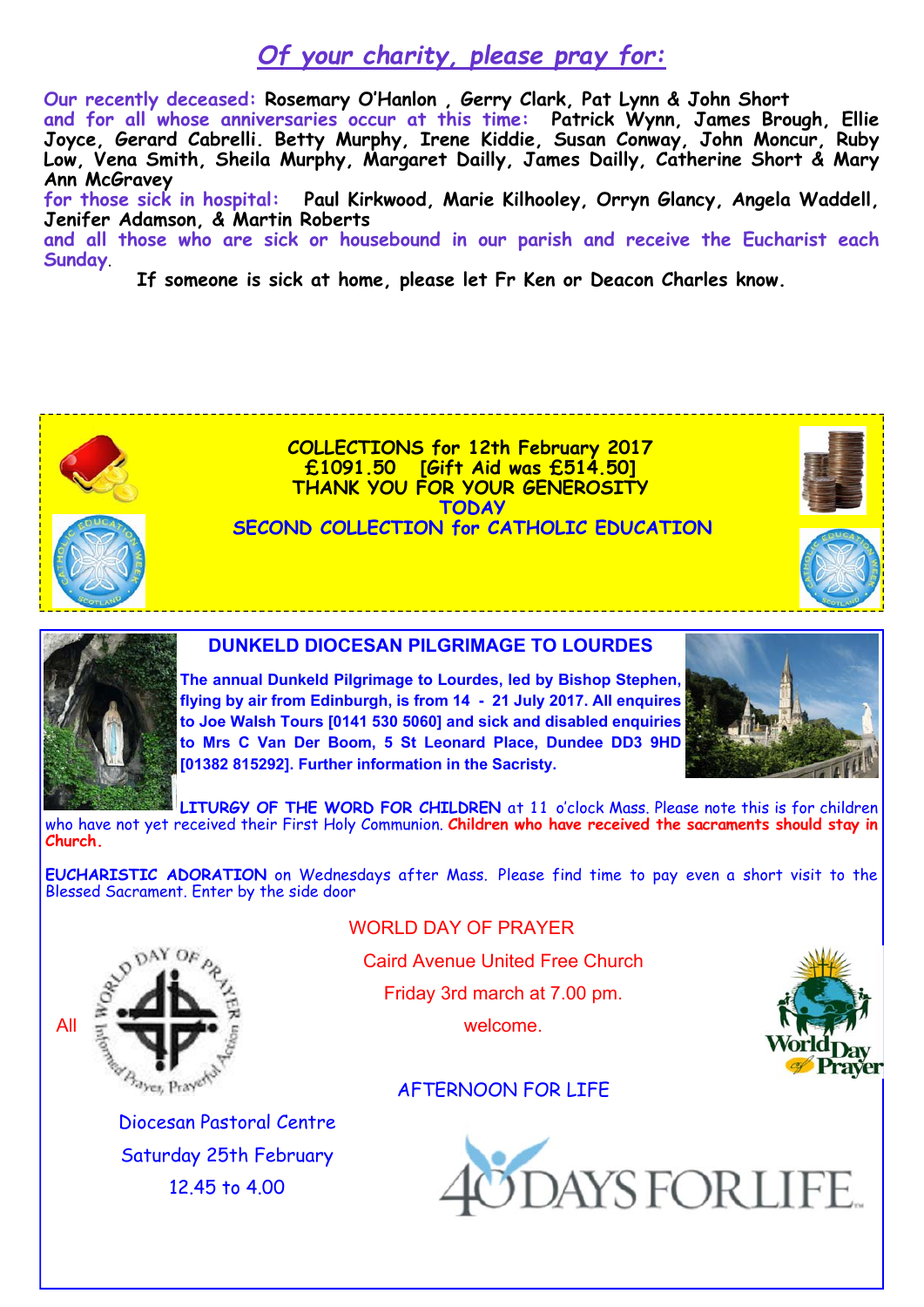# *REFLECTION FOR SEVENTH SUNDAY OF THE YEAR*

### *"...love your enemies and pray for those who persecute you; in this way you will be sons of your Father in heaven..."*

This Sundays responsorial psalm is "The Lord is compassion and love". If we get close to God, we are close to compassion and love. So really its obvious that love is the only path for a follower of Jesus.

What does that love look like though? Is it enough to be kind to those we know, thoughtful within our family, polite to strangers and generous with charity donations? Jesus says 'even the pagans do that' So it seems that Christianity is not about general human kindness. Its far more radical than that. It asks us to name our enemies and to love them

Now consider that God does not ask you to like everyone, but to love them. To love someone is to want the best for them, to pray for them, to ask Gods blessing on their lives. It does not mean we put ourselves in danger or ignore hurt - no - but rather that we place those we cannot like in Gods hands, and those we view as enemies we ask God to care for, for we cannot.

The Lord is compassion and love. May our desire to be closer to God, overwhelm any bitterness or anger in our lives, so that we can grow in love for all Gods creation - including our friends and our enemies.

### *News from Fr Beatus*

Greetings from South Sudan. I would like to take this special opportunity to thank all parishioners who sent me Christmas cards. It is always consoling to receive cards from the parishioners and well wishers. THANK YOU.

At the moment the registration of new students is on-going and we have registered 262 students for the first year. The total number would be 643, which is the maximum population the school can hold. However, more students are willing to register and, thus, their application is withheld until further notice.

The school resumed today and I had time to talk to some of our students one by one in my office. They recounted stories of daily violence and insecurity at the hand of government soldiers. I was thrilled to hear from these students that Loyola Secondary School, Wau, gives them hope to continue living. I find it quite challenging to hear their intimate stories and at the same time give them a realistic hope for the peace in South Sudan. I must confess that our school provides hope to our students and creates the culture of peace among them. We are working hard to increase access to education for girls. At the moment girls are majority in Loyola Secondary School, Wau.

I believe that education we give to our students here in south Sudan will contribute to peace building and foster the development and cohesive society. With access to a quality education, I trust that our students can better fulfil their own potential and fully contribute to the growth, strength and stability of their society.

Pass my regards to the parishioners. You are very supportive and understanding. Of my situation.

With God's blessing Fr. Beatus Mauki